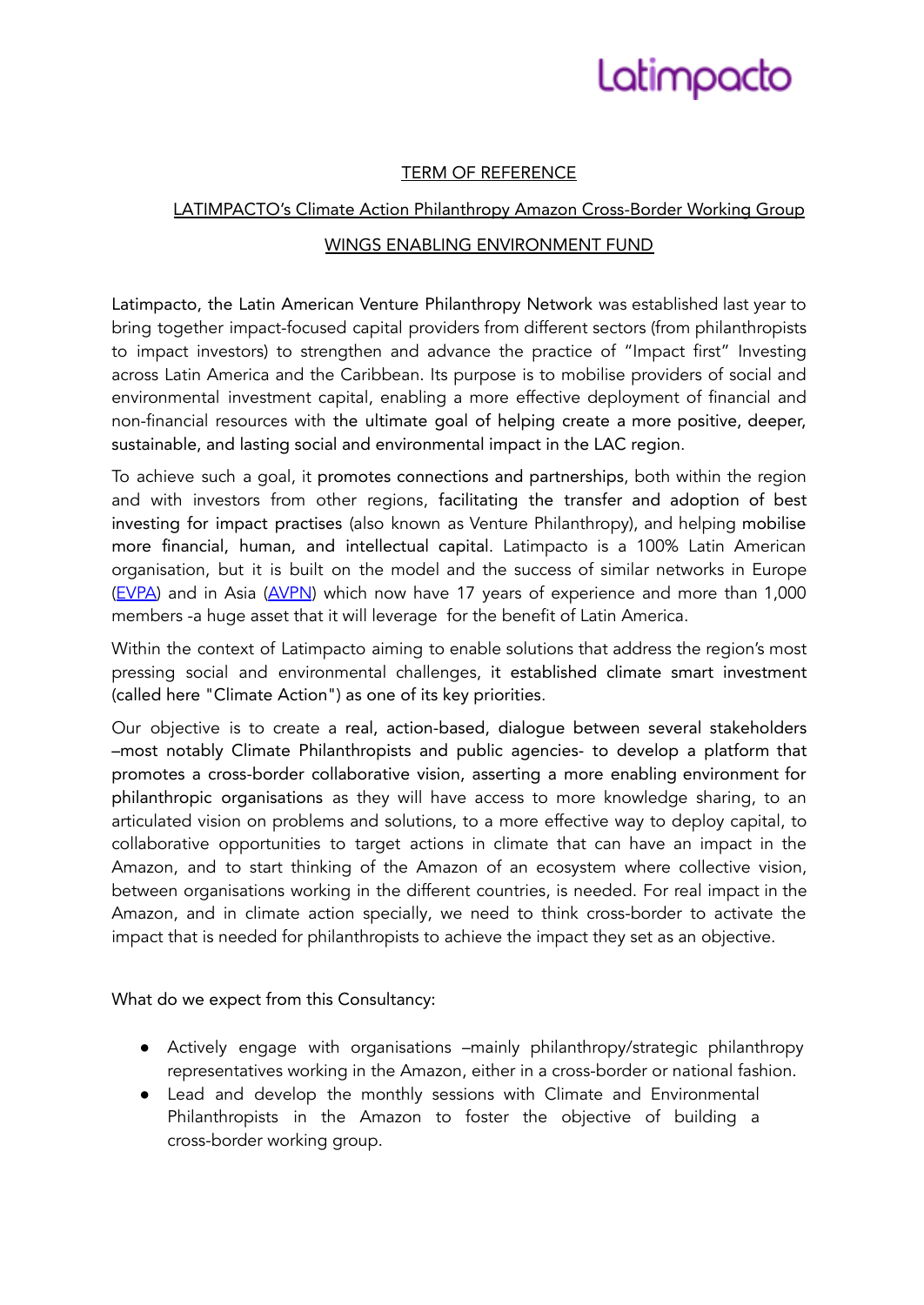- Develop an action plan led by a Committee composed of Climate Funders and Public Agencies to act on agreements found during these meetings.
- Establish common impact indicators as a framework of communication between climate philanthropists in the different Amazonian countries.
- Map potential partners to this effort –including those already working in building cross-border communication in the Amazon to avoid duplication and enhance efficiency.

The consultant will be hired as an independent contractor under the laws of the country in which it is based. The work will be "made for right" and Latimpacto will own the copyright of all deliverables and processes. With their own time management for the delivery of the products and activities.

The consultant can be an individual or a legally established consultancy company in Brazil OR Colombia with proven experience in areas of climate action and the Amazon.

Payment schedule:

USD 1,170 per month (March to August), plus

USD 3,000 with delivery of products in August

#### Deliverables

Name: Roundtable Action Plan

Timeframe: Present in February 2022 (develop from March 2022 to August 2022)

Description:

Develop an action plan for the Roundtables composed of Climate Funders and Public Agencies to act on agreements found during the meeting.

The main objectives for this Roundtables are:

- 1. Discover opportunities and pain points for collaboration
- 2. Understand how enabling the environment currently is to promote this collaboration, deployment and transfer of knowledge
- 3. Assess how to develop an enabling environment that allows for more knowledge and capital flow for the Amazon as a whole.

These are monthly roundtables taking place from March to August 2022.

Requirements for the Consultant:

the consultant expert in climate action and conservation will lead the

- 6 Roundtables with organisations working in Climate and Environment in the Amazon
- These roundtables need to be interactive and engaging, it is important that the consultant know how to engage the audience.
- Development and drafting of the main ideas and inputs from the session.

Deliverables: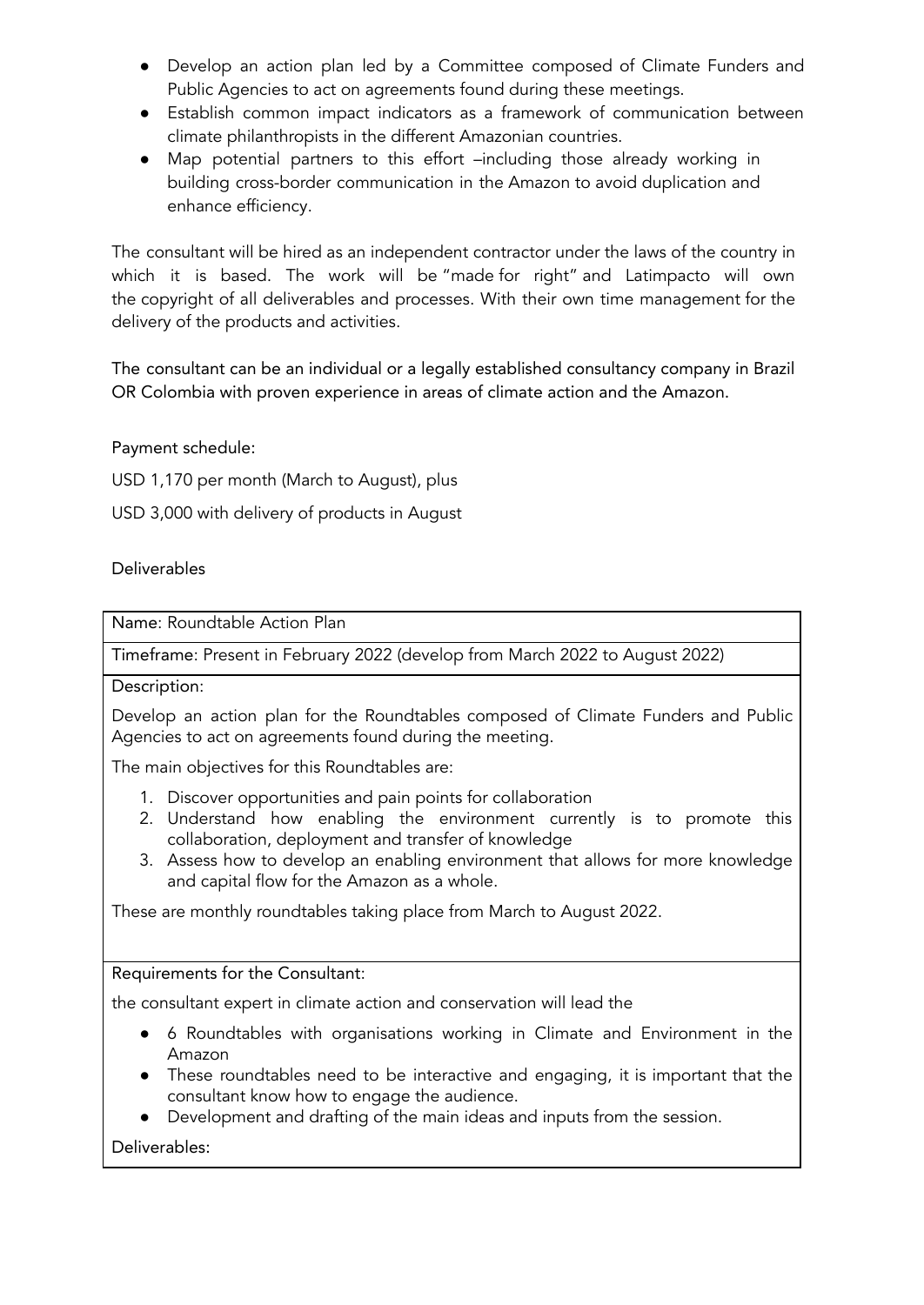- February: Action Plan for the six Roundtables
- End of each roundtable: Summarised outcomes of each meeting.

Name: Petit Committee to Follow-up Roundtable Agreements

Timeframe: August 2022

#### Description:

A petit committee is assembled at the end of the roundtable meetings to work on implementing the action plan and oversee it, Latimpacto will be a co-lead of this committee. Information about progress, barriers encountered and new opportunities identified will be shared with participants from the roundtable sessions via newsletter or any other mechanism agreed upon by members of the roundtable.

The Petit Committee is established with priorities and low-hanging fruits for success identified to push through. Under a common umbrella starting conversations with other funders, national governments and multilaterals are more easily established. The potential for public policy incidence increases.

Requirements for the Consultant:

- Support in the selection of members of the Petit Committee
- Arrange the rules for the Petit Committee
- Communicate any important breakthrough with

Deliverables:

● Established a petit committee that Latimpacto will lead.

Name: Development of the Common Impact Indicator Framework for Social Impact and Environmental Impact for Climate Philanthropy in the Amazon

Timeframe: May 2022 to August 2022

Description:

One of the main axes of the Roundtables will be to Establish common impact indicators as a framework of communication between climate philanthropists in the different Amazonian countries.

This CIIF will be open access for organisations working in the Amazon, easy to use and will be promoted to become a faster and more effective way for organisations to share information.

Requirements for the Consultant:

- Assess the needs for Climate and Environment Philanthropy in the Amazon and how can the CIIF assist in them.
- Devise and prioritise indicators for Climate and Environmental Philanthropy in the Amazon for the CIIF.
- Socialise and obtain inputs (either through Roundtables or bilaterally) from the participants and their SPO for the establishment of the indicators.